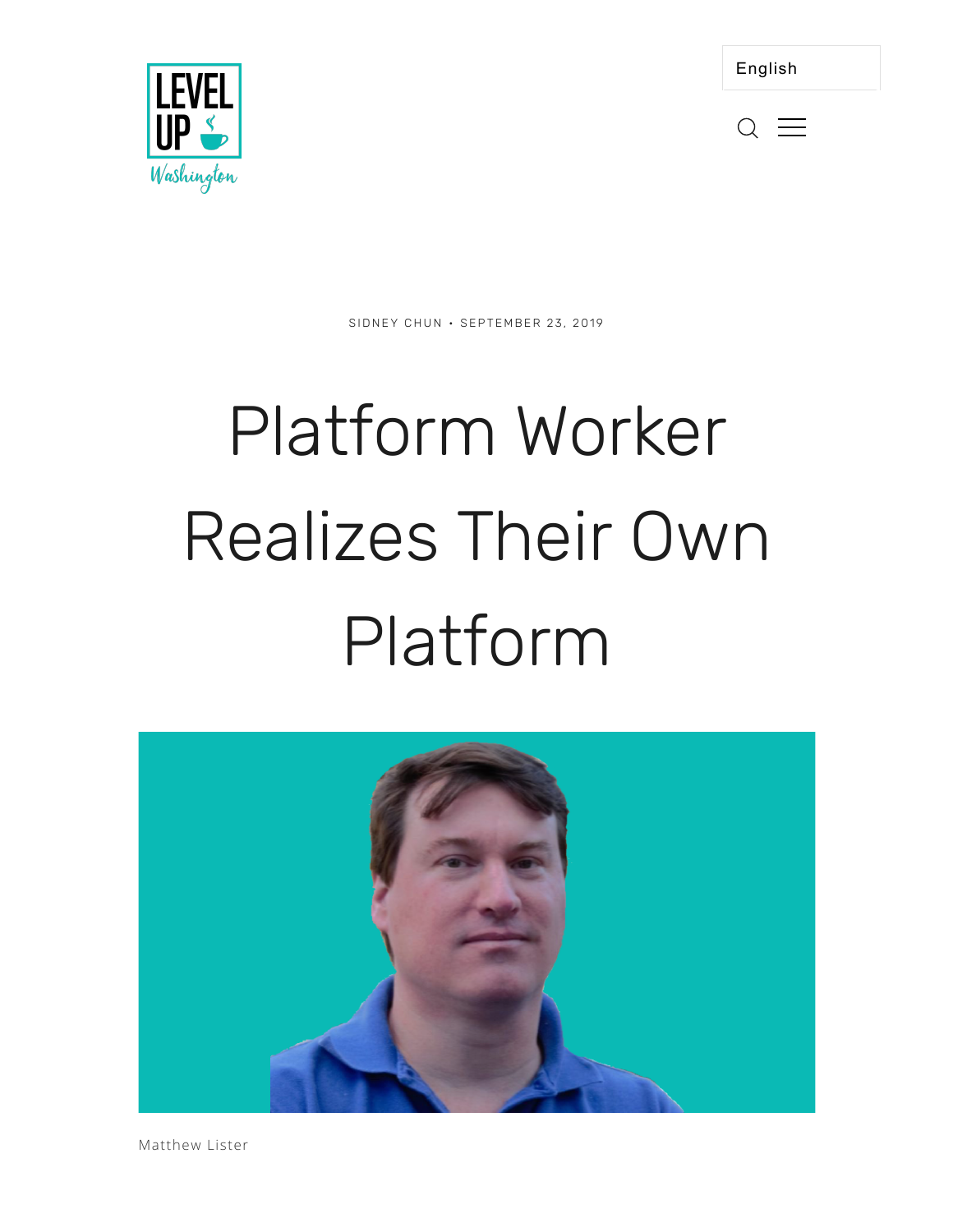*Matthew Lister recently garnered national attention in the* English*nanny industry after he wrote a blog about a nanny's job duties versus job description. Matthew is known as "Manny Poppins" and was already well known in the industry for his special needs childcare blog. Seattle nannies informed LevelUp about the viral blog in the past few weeks, and I had to reach out to Matthew to learn more about him and see what his intentions were with the blog. We connected over the weekend by phone and had the following interview Monday, Sept. 16th, night after he got off work.*

**Hi Matthew, you recently wrote a blog that stirred up the nanny community this past month. Before we get into that, tell us a little bit about yourself.**

#### **What made you become a nanny?**

I became a nanny by accident. When I was 22 years old, I went to a house party while living in Pennsylvania, and I saw two kids that I felt weren't in a good environment. Their parents weren't able to take care of them that night. I stopped partying and stayed the night to watch them. The next day, the parents asked if I could watch them again, and shortly I became the designated babysitter for them. Afterward, their friends asked me to watch their kids. I didn't intend to become a nanny, but once I saw a need and realized I could make a difference in the lives of children and their families, it became a calling.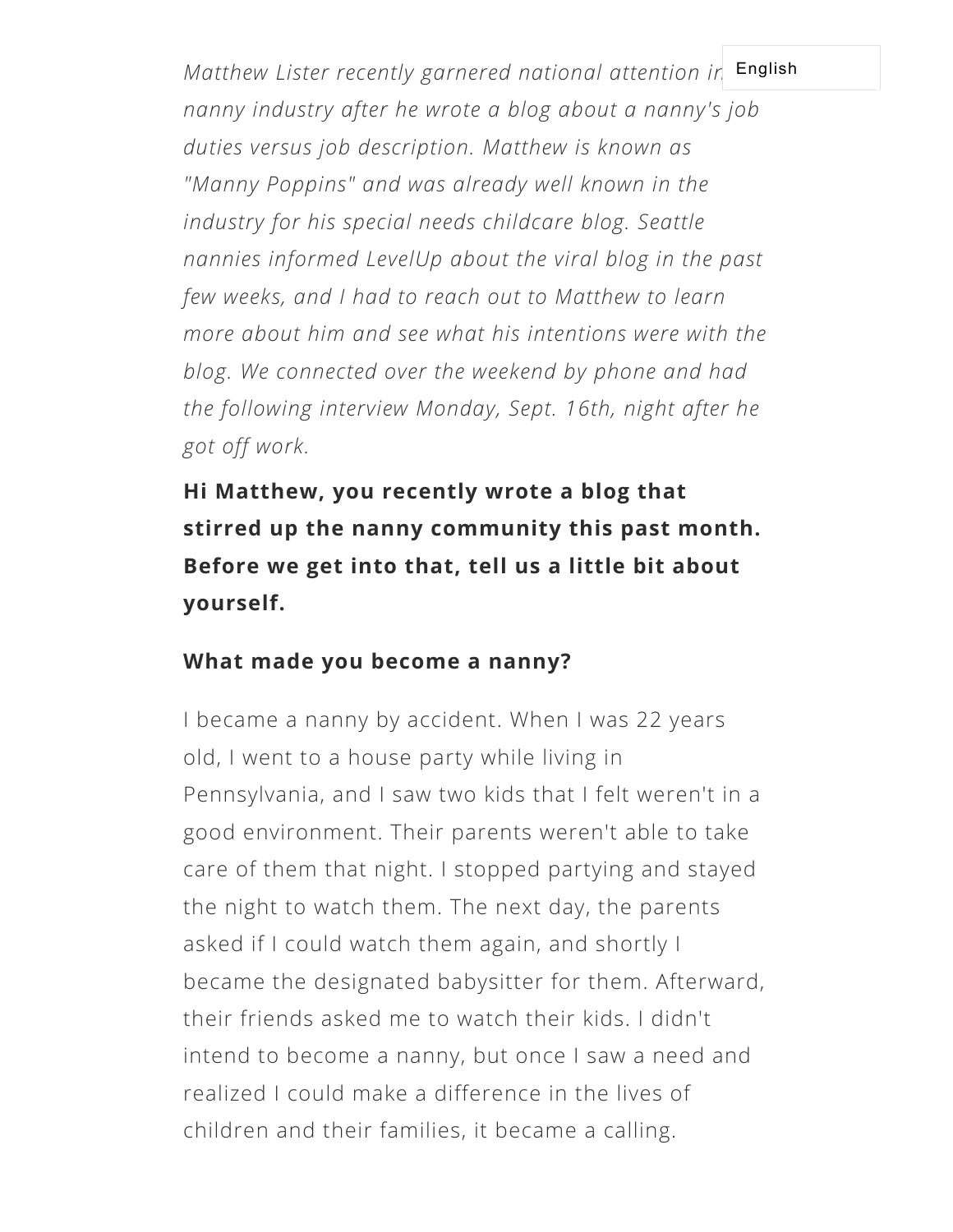I started babysitting in 1992 by helping friends. I started nanny work in 1993. It's been about 26 years now. I calculate it by how old my first nanny kid is. I still talk to them almost every day, and they're 26 years old.

#### **What do you currently do?**

My current position is being a Registered Behavior Technician (RBT) with a company providing Applied Behavioral Analysis (ABA) therapy with children on the

autism spectrum. I'm a nanny and sitter on evenings and weekends. I do not and can not provide therapy to my nanny kids - I must work under a Board Certified Behavior Analyst for the therapy work.

#### **What did it take to become certified?**

To become an RBT, I had to complete an extensive 40 hour course, pass a competency assessment, background checks, and sit through a grueling exam. The company I work for also required the completion of at least 60 hours of college credits. I had about double that amount of university credits, but haven't received my degree. Annually, there is ongoing training, repassing competency assessments, and renewing my application.

#### **What does a typical day look like for you?**

I wake up at 6:15 am and get to work by 8 am. Provide two 3 hour therapy sessions, and one 2 hour therapy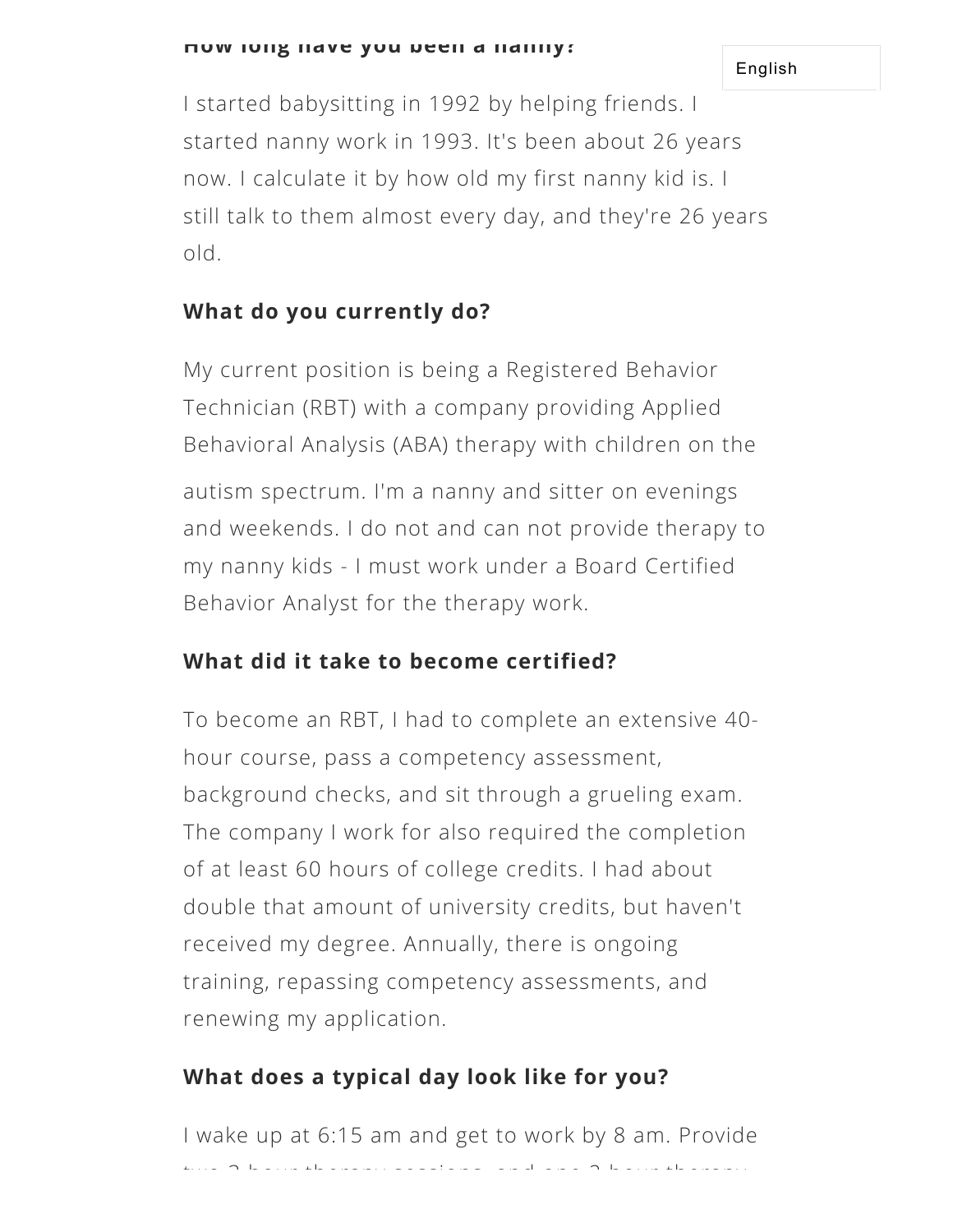session, with breaks in between and oversight watching numerous children with other RBTs, for like recess and their lunchtime. The BCBA provides a treatment plan, and I, as an RBT, follow that treatment plan to provide interventions and collect data for the BCBA to analyze. I leave the therapy center at 6 pm after a 10-hour shift. English

I then come home and work on nanny industry related stuff like helping organize local nanny events, create training materials, provide info in nanny groups, and

respond to nannies' direct messages. On nights that I have nanny jobs and sitting gigs, I leave from work and go to those jobs. I also do nanny work on weekends.

#### **How are you so well known? What else do you do?**

One thing nannies can't see behind the screen is that a lot of what I do is behind the scenes. What they see in the nanny groups is just a portion of what I'm doing. I also help organizations when they seek assistance, as well as respond to weekly requests from nannies to help them with their resumes and references so they can be more marketable to employers.

I get requests on helping with workplace violations, and on how to handle behavioral issues. A lot of ABA concepts are used in the nanny world like positive reinforcement, forward chaining, backward chaining, etc. I help those who ask for help to understand things like looking for an antecedent to understand the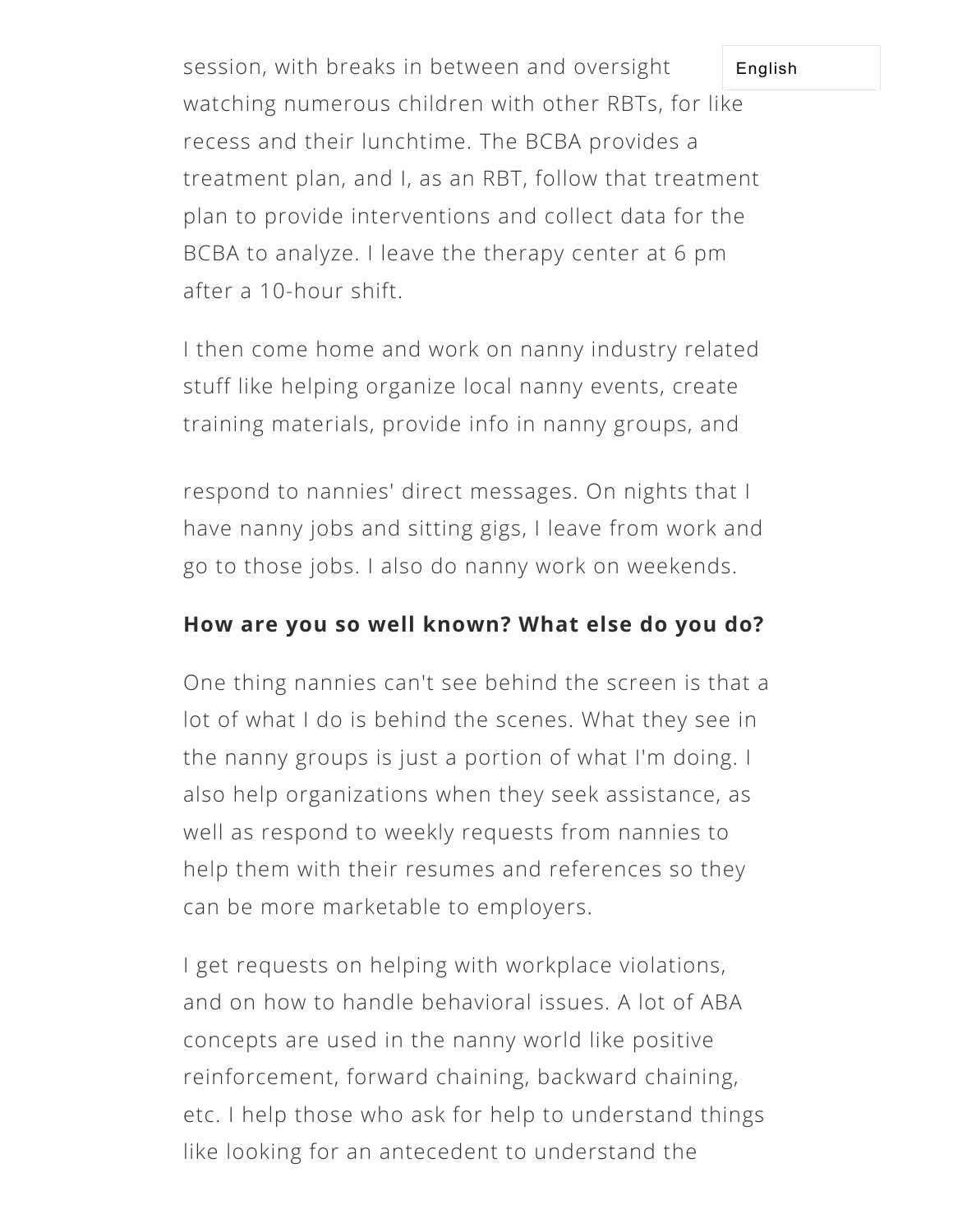purpose or the behaviors - concepts most or us already use day today. Things I don't feel qualified advise on or things too close to therapy I refer them to professionals in their area.

# **It seems like A LOT of nannies communicate with you in these nanny groups.**

The reason nannies come to me is because I say what needs to be said and move on. I try to always apologize if I come across the wrong way or hurt

someone. Tone does not come across well in writing, and I always try to be as respectful as possible.

I do get contacted because the advice I give is usually pretty reliable due to my experience and my abilities to research topics and provide resources. I also say, 'I don't know but let me try to find someone who does.' In these groups, I have had to earn the respect of these nannies.

# **Some nannies think you take the sides of employers. Can you talk more on that?**

For eight years, I was a father figure for my first nanny kid and another child I was taking care of. Because of those relationships, I can see from both the employee and employer's point of view in certain situations. I think that's the crux of why some nannies don't understand me in the groups. I do sometimes come across as taking the side of the parents when I feel it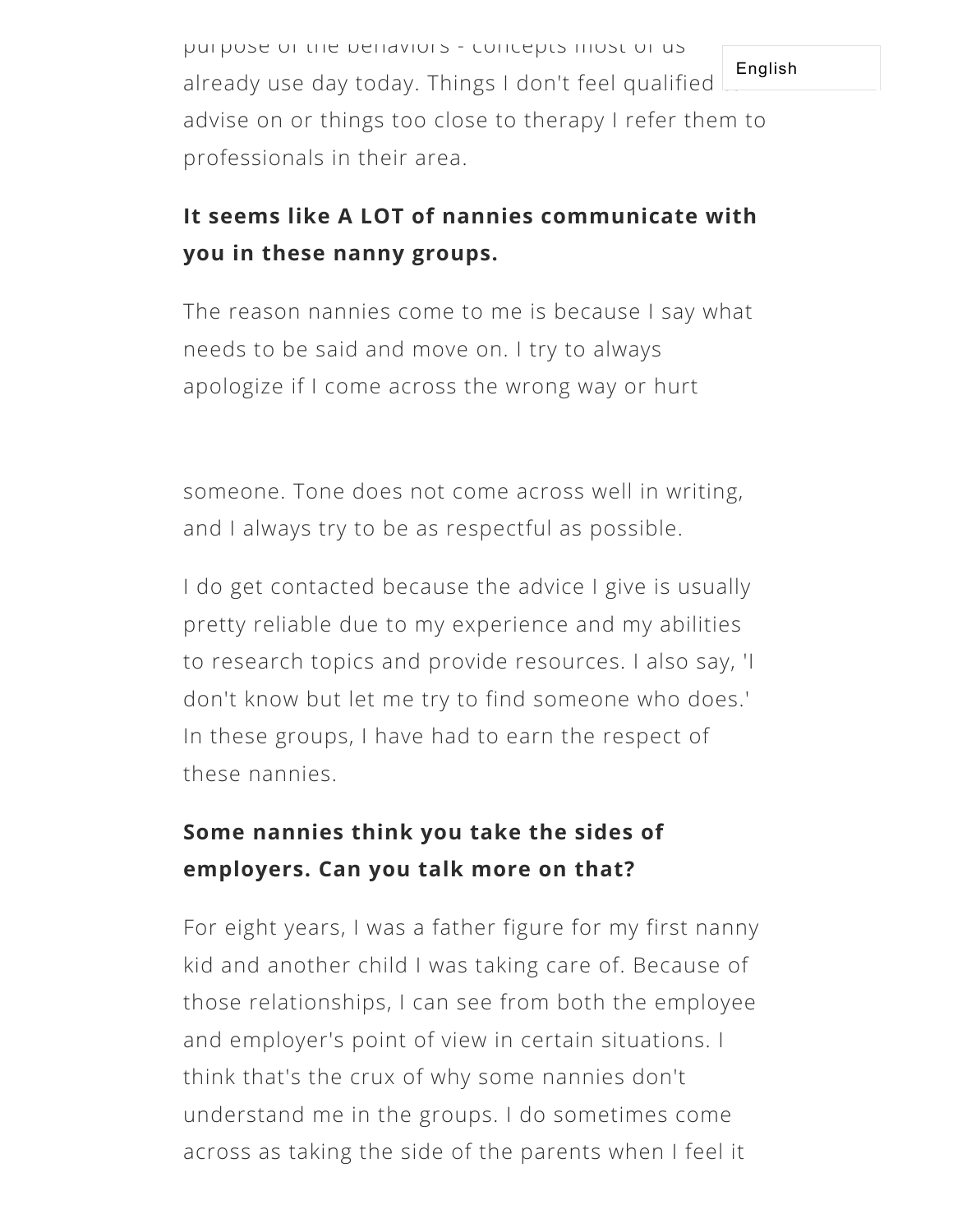appropriate. Sometimes I think the parents just do know the law or know how to communicate their frustrations and course correct a situation. Many parents are just as ignorant of the laws as we were when we first became nannies. I try to have that balance of respect.

English

If an employer sees their nanny doing something they don't like, they just fire them. If the nanny feels taken advantage of, they are ready to just quit. That urge to quit and end the business relationship goes both ways. It boils down to communication, and I encourage

discussion whenever I can and try to see both sides of the issue before giving my opinion.

I am a nanny. I fight for nannies, and I can't express how I fight for nannies because much of what I do is protected by Non-Disclosure Agreements (NDAs). But people communicate with me in the nanny groups because I have earned respect. I didn't demand it or even expect it, but I have received it.

# **Alright, give us the backstory on the blog that made ripple effects across the nanny industry. First, what gave you the desire to write it?**

I followed someone else's advice.

Here's the backstory. This past Spring, I read a Facebook post in a group that a nanny who was receiving guaranteed hours was asked to organize the children's closets while the family was on vacation. The family then asked the nanny to feed the dog once a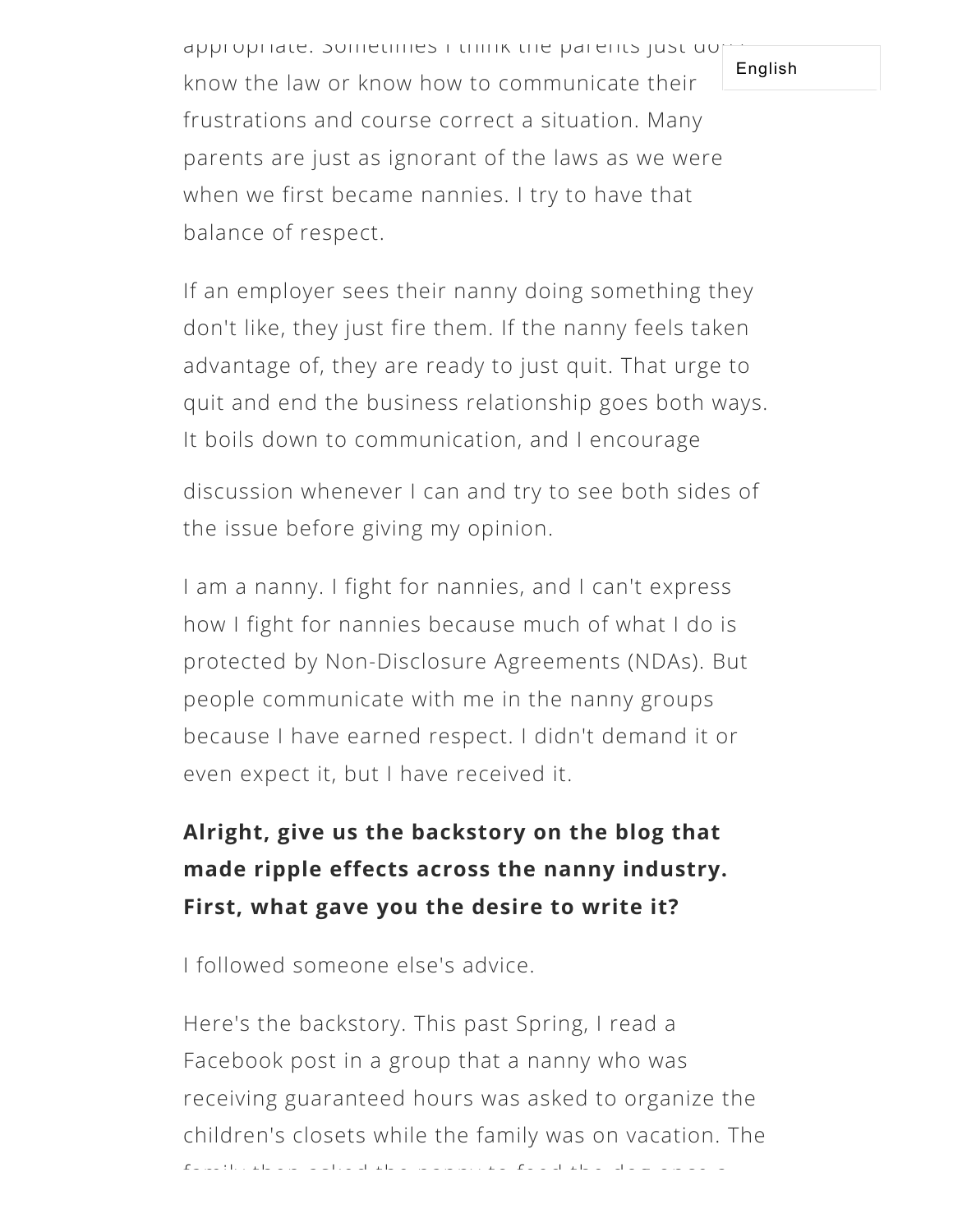day while they were gone since she would be at the English house. The nanny's reply was, 'It's not my job.' And many agreed with her. And they were correct, but that irritated me.

That same day in another group, a nanny was asking about work from home job opportunities while on the job. They stated they were bored during the day due to the child sleeping a lot. I offered some advice about doing some tiny chores in the home to help the family, since she had complained about the clutter before. I

ended up getting in a long argument and wrote a lengthy response in the comment section. A lot of people liked it. The positive remarks were validating my comments, and I thought this was a common belief in our community.

#### **What led you to post a blog about it?**

Someone asked if I would post my response to 30seconds (a blog site for women). My original comments were about 1500 words total, and I could only submit 400 words, so it took about a month or two to edit down to 400 words to post it. Work and procrastination caused the delay. In retrospect, I was yelling at two nannies in this blog, and it was hypocritical of me to publish the post because I typically urge communication.

#### **What were the initial responses like?**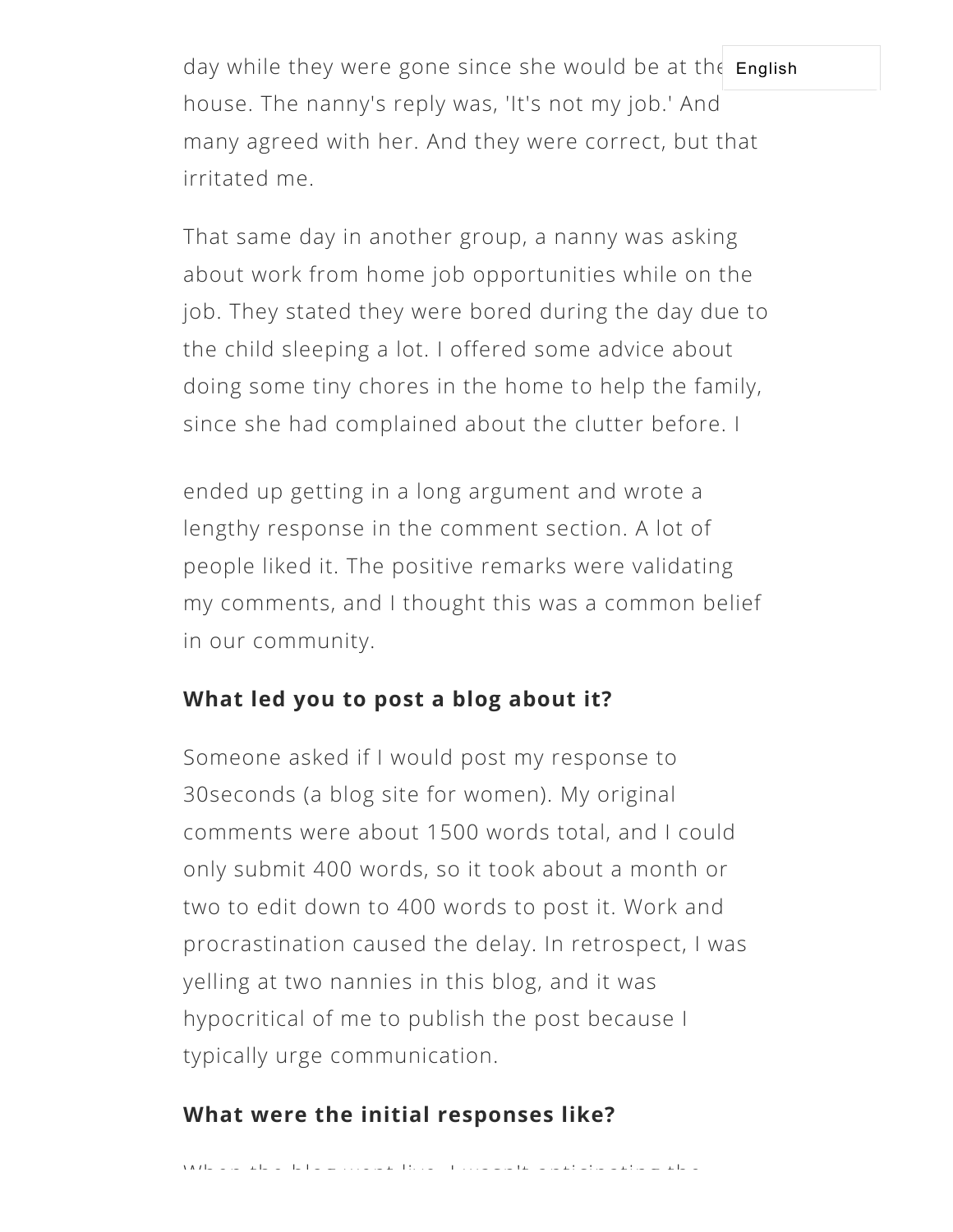response. I got a lot of valuable feedback. Nannies| **English** reached out to me and helped me realize that I may have written it for a specific situation, but the entire industry read it as well.

I took every comment to heart. One particular feedback read that the majority of nannies are not paid legally or overtime and are treated wrong. In other words, I should have stepped in their shoes BEFORE I published my comments. That made the light bulb go on for me. My blog was responding to a few

specific situations in some Facebook groups, but I didn't think of the negative impact on the entire industry.

I also didn't realize it was going to get such a big reach and so many shares. The blog was shared in every nanny group in the country, by someone else, especially AFTER I had begun to change my views. I am doing all I can to take the article down.

### **Is there anything that you would change about the process or blog since it went live in June?**

Yes. I thought I was calling out two nannies. I didn't realize at that time that I actually was speaking to the entire industry. Now I understand that with my platform comes responsibility. I will make sure my words on any platform reflect professionalism and dignity within our industry. Had I realized people were listening to what I had to say I wouldn't have written it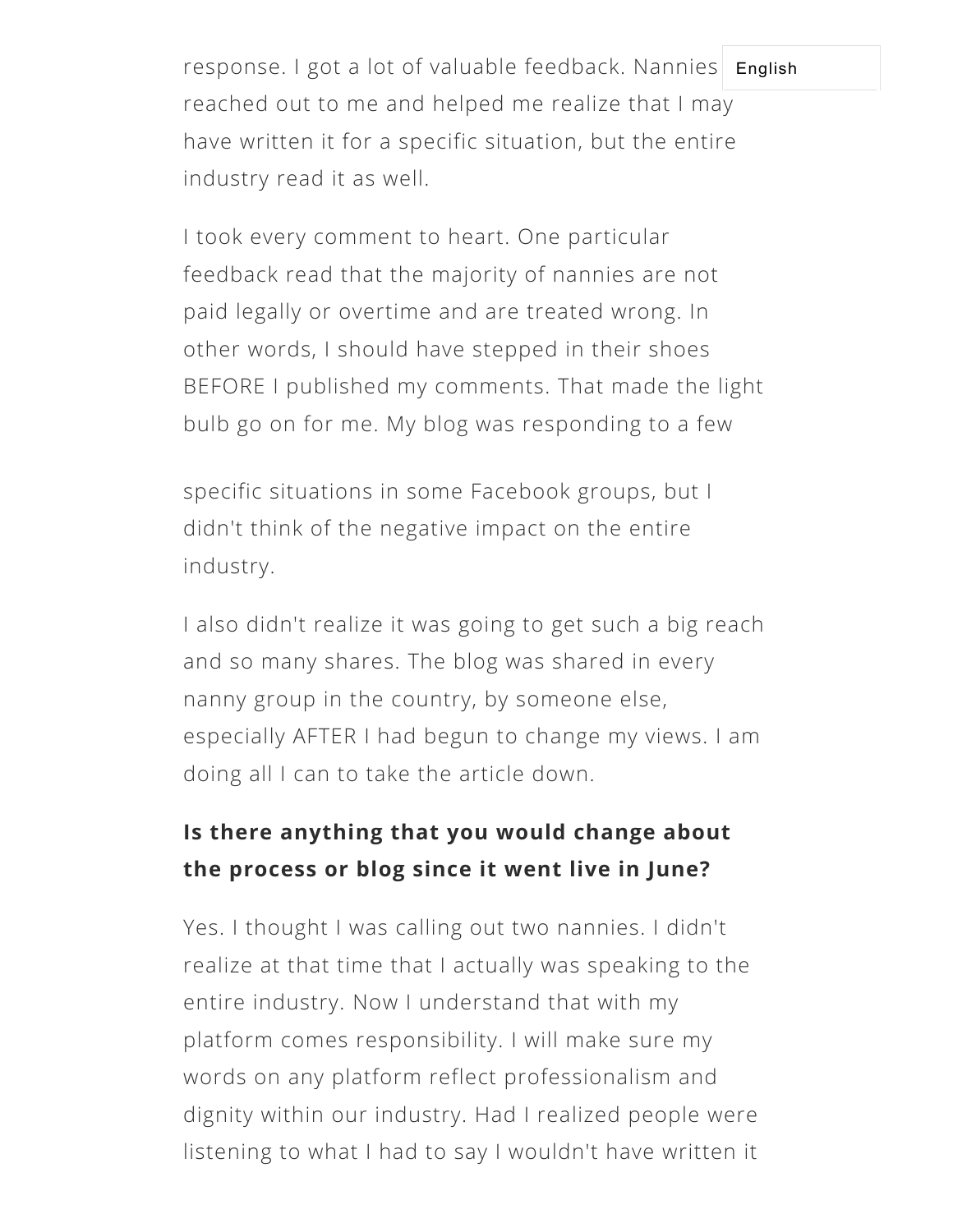Throughout the last few months, I've gotten great feedback that has helped me learn and grow so I can continue making a difference. I will use this to learn and grow.

**I've heard from some nannies that the blog came off as condescending, disregarding the progress workers are fighting for in their contracts, and that this blog post set the industry back. What would you say to that criticism?**

I want to make a difference in this industry. This whole experience has humbled me. I'm sorry if nannies in Seattle thought all of these critiques were industry directed. At the time, they were not, but I do see now how it DID reflect on the industry. I haven't lived in Washington State - I want to. But because I don't yet, I didn't get a chance to follow the progress they made with the bill of rights as I wish I was able to. I understand how potential employers could misuse my article to put pressure on a nanny, and for that I am sorry for that potential damage. That is why I am fighting to get it deleted.

#### **Can you speak on the tone of your blog?**

Yes. The past 26 years, I've worked with children and teens who were either extremely literal - think Sheldon Cooper from the show The Big Bang Theory - or children who are non-verbal, so my way of communicating is different. I typically overexplain. I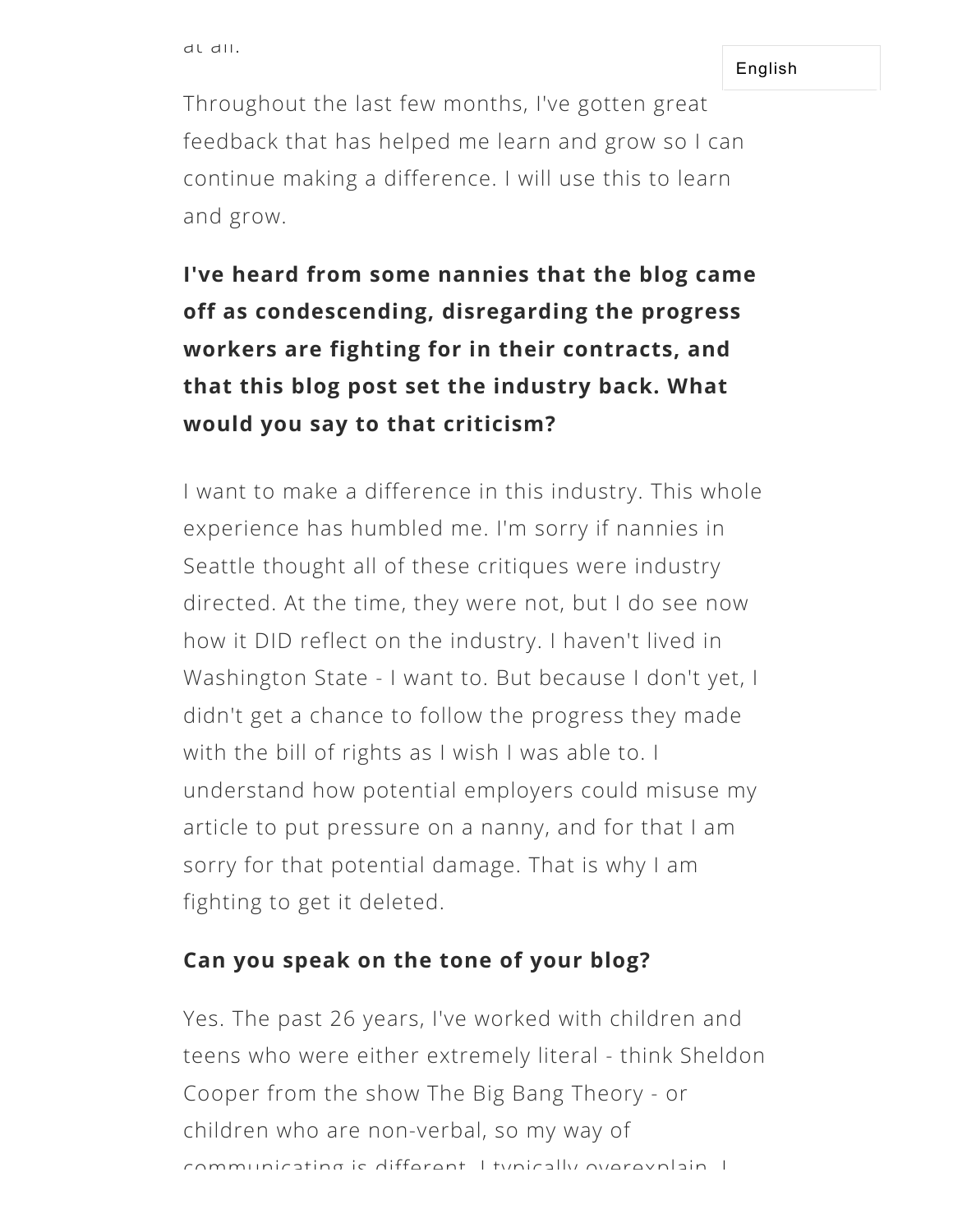never realized it came across as "mansplaining" as some have stated. For that, I apologize. I do know I come off as condescending at times because my neurotypical friends have occasionally mentioned it to me. I swear I try to be cautious of that, but with the written word where nobody can see body language or hear my tone, I do see how it can come across as condescending. A lot more forethought and respect should have gone into the article. English

# **It's hard to pick up tone in a Facebook post. Do you see a difference in what you read online versus what you hear in-person about the day to day struggles nannies face?**

All I see are the day to day struggles nannies post in Facebook groups. But the real horror stories aren't on Facebook. I got deeply involved in the fight for the last eight months with the National Domestic Workers Alliance (NDWA) and learned I was very ignorant of the plight of the industry. But once I began getting educated, you're damn right I dug my heels in, ready to fight for nannies on every level of this industry.

**Despite the uproar from the nanny community, you were recently nominated to join the National Domestic Workers Alliance Platform Workers Council. I know they choose their nominees carefully and have an extensive vetting process. What are you most excited to accomplish if you**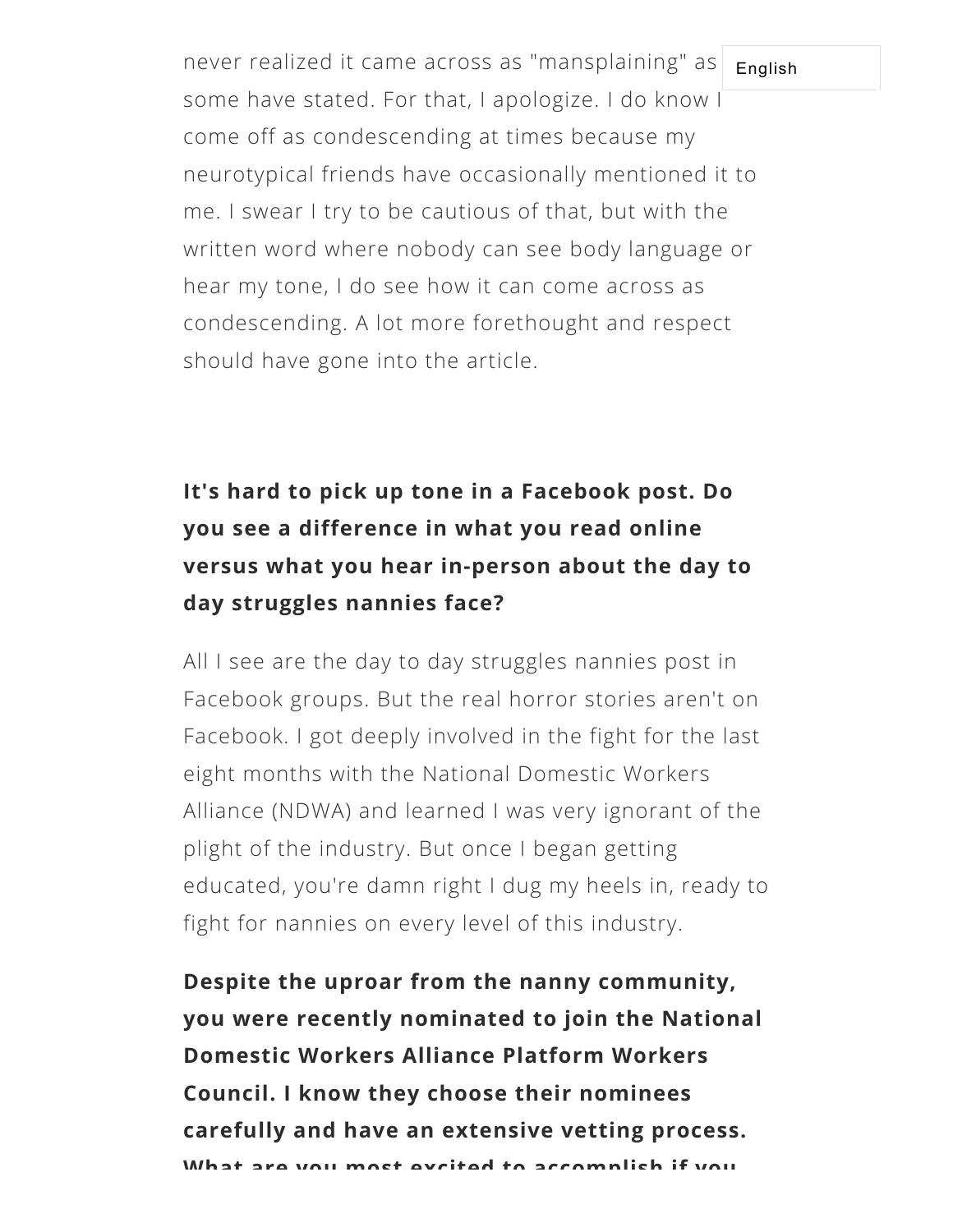#### **were voted to join the board?**

English

NDWA contacted me in the Winter of 2018, and I respectfully declined their invitation because I didn't feel I knew enough about the industry to speak about it or represent it. Possible Non-Disclosure Agreements may apply so I won't say anything other than it was NOT writing any bill of rights or standards as some have falsely implied. But I began to really dig in and research the industry, try to understand it, and wanting to learn as much as possible. Then I was re-

contacted in the Spring of 2019 and became more involved behind the scenes.

I am extremely honored to be nominated. You are correct. NDWA chooses their nominees very carefully based on numerous factors that all must line up, and what little I have heard, the vetting process is extensive. Again, it is a great honor to be nominated, and all I will say is that I am ready to be a part of a bigger team to make a difference and it is a responsibility I take very seriously.

# **You mentioned you currently live in Louisiana, but that you were hoping to move to Seattle soon. Why Seattle?**

Because there is a big need for special needs childcare. Recently in a national special needs parenting Facebook group, a parent from Washington State had said that she had had to quit her job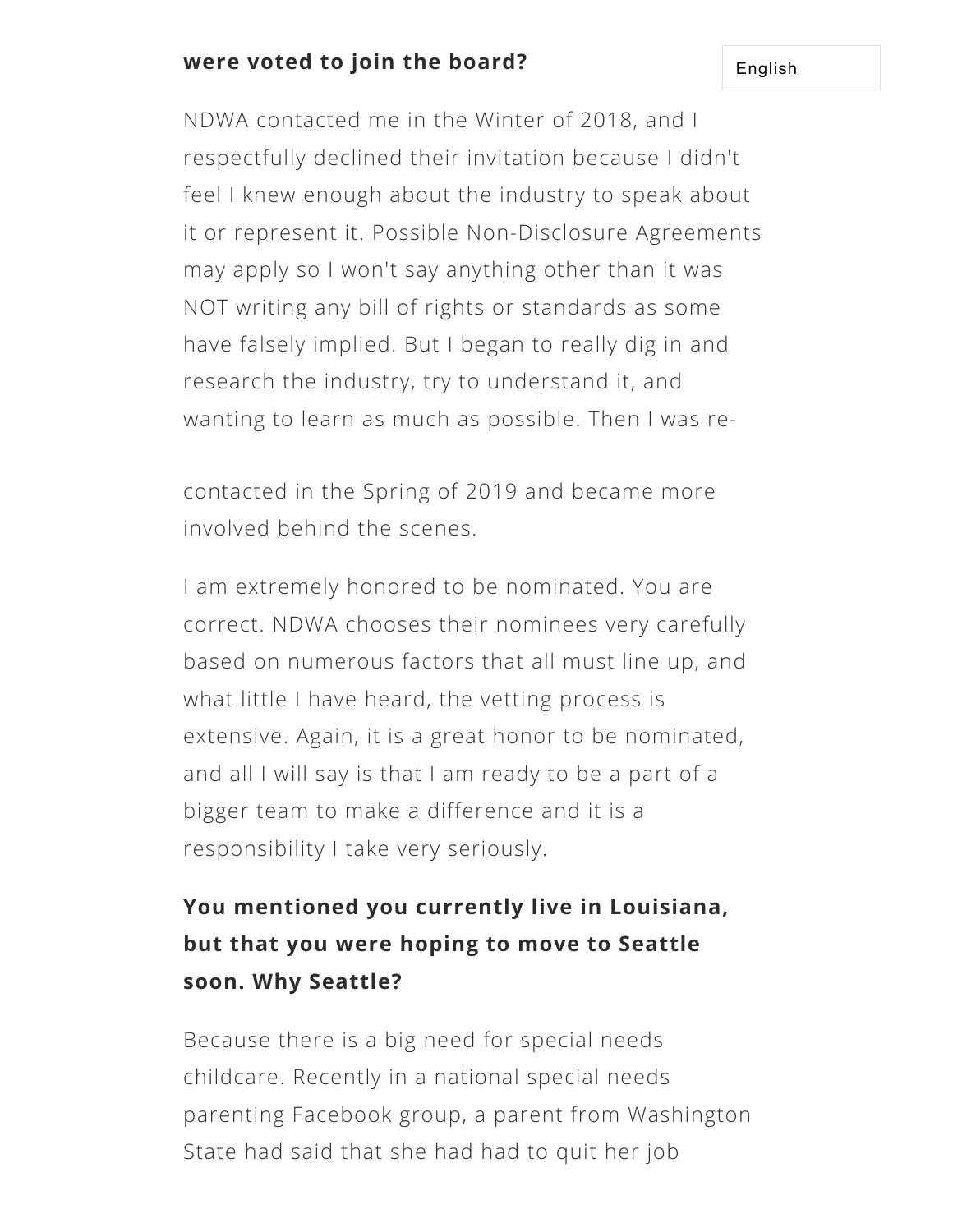because her 6-year-old got kicked out of Kindergar due to his aggression. She had already gone through nannies in one month when she tried to go back to work. There are other behaviors the child contends with as well. But she made it clear that there's a huge gap in the special needs childcare community.

**I know that there is a lot of conversations happening on how to create community and advocacy for nannies in Seattle. What would you like to see in the organization you would want to**

# **partner up with once you've moved to the Pacific Northwest?**

I want to see:

- 1. Growth
- 2. Community
- 3. I'm well versed in my corner of the industry, which is special needs childcare, as well as platform work and am well respected. I hope they can teach me and allow me to bring my specialties to their table.
- 4. I want to make sure that the organization fights for every nanny to have every right that every corporate person has. Being a nanny is harder than being a corporate officer.
- 5. I want to see Washington state be a powerhouse leading the nanny industry in this nation. It has the drive to do just that.

English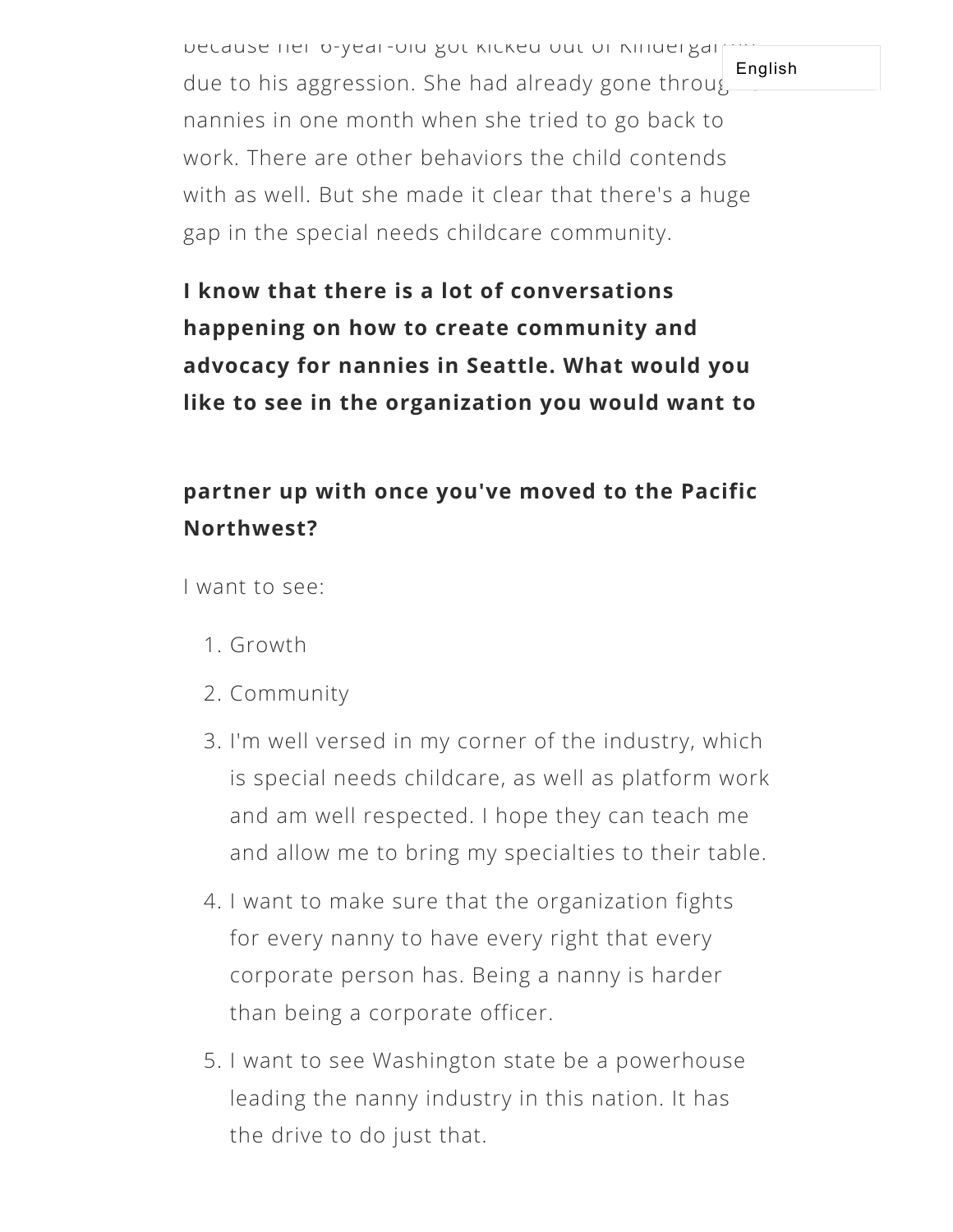# Comments (5) Newest First Subscribe via e-mail Preview POST COMMENT…

#### **Laura** <sup>A</sup> day ago · <sup>0</sup> Likes

Matthew, thank you for providing such a thoughtful response to our community. You have a large platform and I'm glad you're using it responsibly

# **Emily Kate** <sup>A</sup> day ago · <sup>1</sup> Like

Matthew and Sydney, excellent article. I've worked with Matthew on several project and knew his intentions. You couldn't meet a nicer guy than him. Thank you for giving him this opportunity to clarify himself.

# **Sidney Chun** <sup>A</sup> day ago · <sup>0</sup> Likes

Thank you, Emily! Thanks for going public about your comments and support! <3

 $f = \bullet$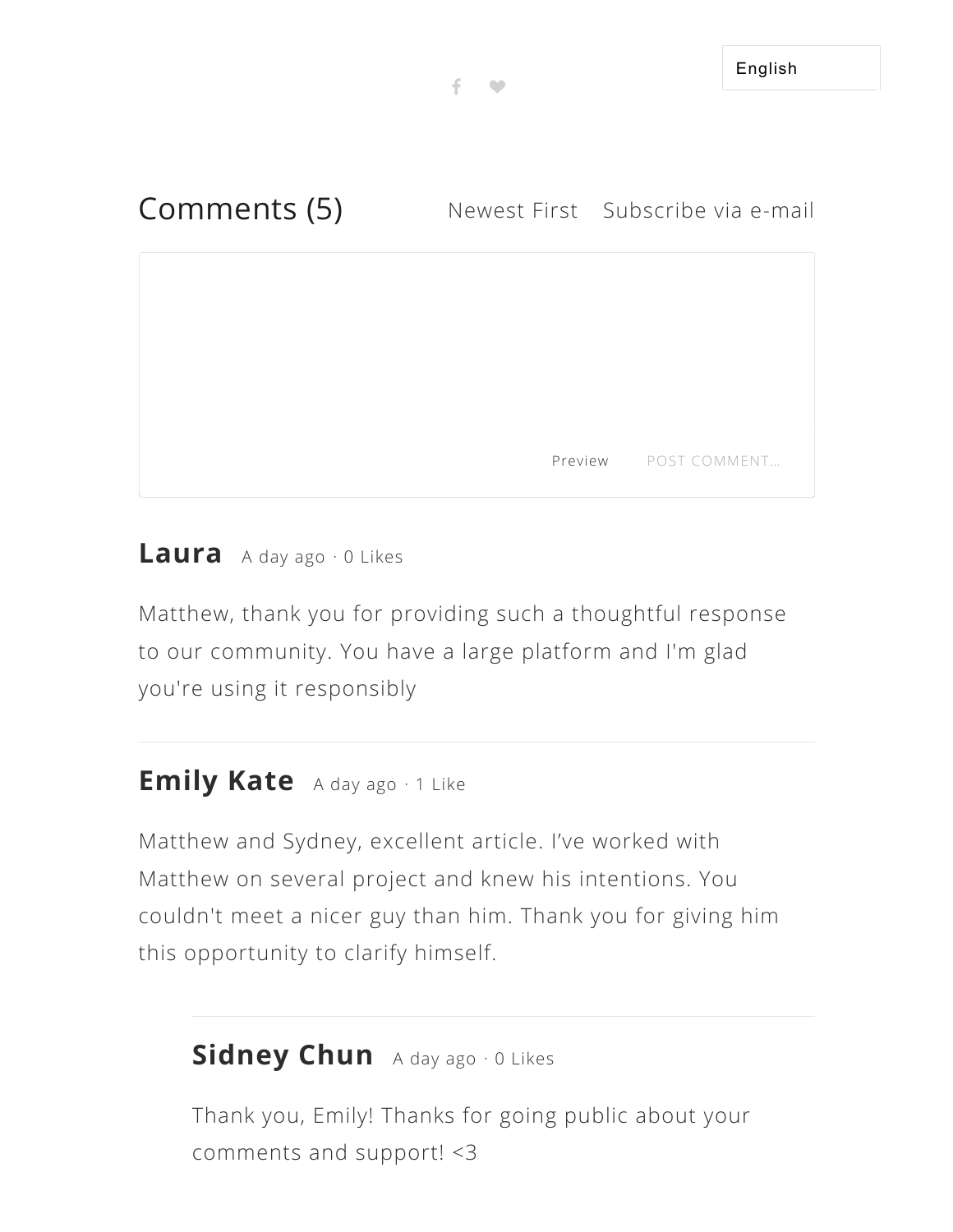# **Nanny98115** <sup>A</sup> day ago · <sup>1</sup> Like

Matthew THOUSANDS of nannies were pissed off by your blog but apologizing is a good first step to making things right.

**nycnanny** <sup>A</sup> day ago · <sup>1</sup> Like

Thanks Matt!

PREVIOUS

#### A Day in the Life of a [Barista](https://www.levelupwashington.org/up-feed/a-day-in-the-life-of-series-baristas)

DAY IN THE LIFE OF SERIES

# Join Us

First Name

Last Name

Email Address